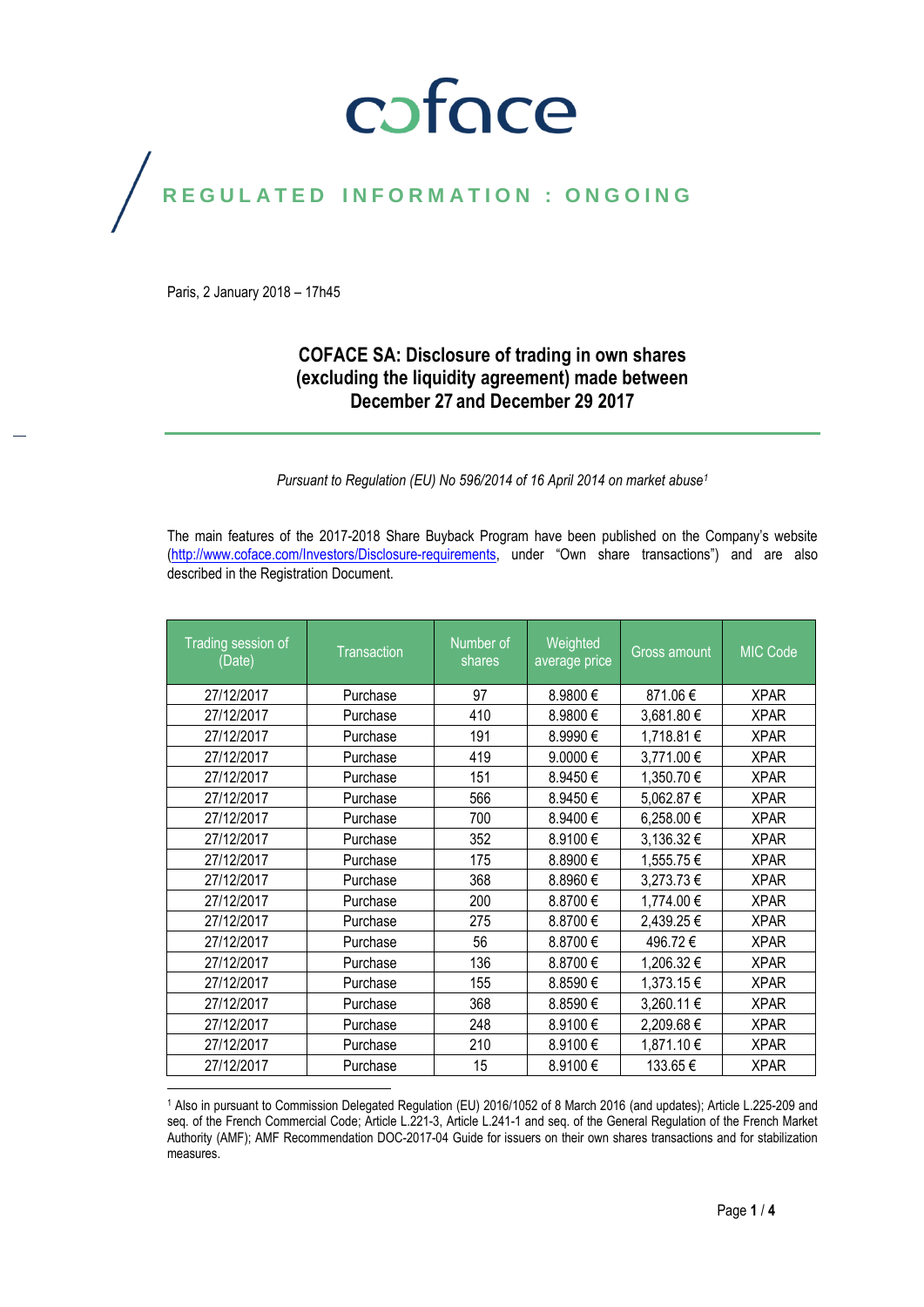# COFOCE

## $\bigg)$

| Trading session of<br>(Date) | Transaction | Number of<br>shares | Weighted<br>average price | <b>Gross amount</b> | <b>MIC Code</b> |
|------------------------------|-------------|---------------------|---------------------------|---------------------|-----------------|
| 27/12/2017                   | Purchase    | 106                 | 8.9100€                   | 944.46€             | <b>XPAR</b>     |
| 27/12/2017                   | Purchase    | 383                 | 8.9540€                   | 3,429.38€           | <b>XPAR</b>     |
| 27/12/2017                   | Purchase    | 229                 | 8.9540€                   | 2,050.47 €          | <b>XPAR</b>     |
| 27/12/2017                   | Purchase    | $\overline{2}$      | 8.9050€                   | 17.81€              | <b>XPAR</b>     |
| 27/12/2017                   | Purchase    | $\overline{2}$      | 8.9110€                   | 17.82€              | <b>XPAR</b>     |
| Total 27/12/2017             |             | 5,814               | 8.9274€                   | 51,903.95€          | <b>XPAR</b>     |
| 28/12/2017                   | Purchase    | 215                 | 8.8910€                   | 1,911.57 €          | <b>XPAR</b>     |
| 28/12/2017                   | Purchase    | 563                 | 8.9010€                   | 5,011.26€           | <b>XPAR</b>     |
| 28/12/2017                   | Purchase    | 123                 | 8.9010€                   | 1,094.82 €          | <b>XPAR</b>     |
| 28/12/2017                   | Purchase    | 75                  | 8.9100€                   | 668.25€             | <b>XPAR</b>     |
| 28/12/2017                   | Purchase    | 500                 | 8.9150€                   | 4,457.50 €          | <b>XPAR</b>     |
| 28/12/2017                   | Purchase    | 87                  | 8.9150€                   | 775.61€             | <b>XPAR</b>     |
| 28/12/2017                   | Purchase    | 37                  | 8.9030€                   | 329.41€             | <b>XPAR</b>     |
| 28/12/2017                   | Purchase    | 37                  | 8.9030€                   | 329.41€             | <b>XPAR</b>     |
| 28/12/2017                   | Purchase    | 589                 | 8.8900€                   | 5,236.21 €          | <b>XPAR</b>     |
| 28/12/2017                   | Purchase    | 188                 | 8.8700€                   | 1,667.56 €          | <b>XPAR</b>     |
| 28/12/2017                   | Purchase    | 112                 | 8.8700€                   | 993.44 €            | <b>XPAR</b>     |
| 28/12/2017                   | Purchase    | 120                 | 8.8760€                   | 1,065.12 €          | <b>XPAR</b>     |
| 28/12/2017                   | Purchase    | 68                  | 8.8760€                   | 603.57€             | <b>XPAR</b>     |
| 28/12/2017                   | Purchase    | 188                 | 8.8760€                   | 1,668.69€           | <b>XPAR</b>     |
| 28/12/2017                   | Purchase    | 188                 | 8.8760€                   | 1,668.69€           | <b>XPAR</b>     |
| 28/12/2017                   | Purchase    | 136                 | 8.8760€                   | 1,207.14 €          | <b>XPAR</b>     |
| 28/12/2017                   | Purchase    | 681                 | 8.8100€                   | 5,999.61 €          | <b>XPAR</b>     |
| 28/12/2017                   | Purchase    | 604                 | 8.8850€                   | 5,366.54 €          | <b>XPAR</b>     |
| 28/12/2017                   | Purchase    | 579                 | 8.9090€                   | 5,158.31 €          | <b>XPAR</b>     |
| 28/12/2017                   | Purchase    | 575                 | 8.9090€                   | 5,122.68 €          | <b>XPAR</b>     |
| 28/12/2017                   | Purchase    | 10                  | 8.8880€                   | 88.88€              | <b>XPAR</b>     |
| 28/12/2017                   | Purchase    | 518                 | 8.8880€                   | 4,603.98 €          | <b>XPAR</b>     |
| Total 28/12/2017             |             | 6,193               | 8.8856€                   | 55,028.24€          | <b>XPAR</b>     |
| 29/12/2017                   | Purchase    | 491                 | 8.8910€                   | 4,365.48 €          | <b>XPAR</b>     |
| 29/12/2017                   | Purchase    | 199                 | 8.8910€                   | 1,769.31 €          | <b>XPAR</b>     |
| 29/12/2017                   | Purchase    | 500                 | 8.8700€                   | 4,435.00 €          | <b>XPAR</b>     |
| 29/12/2017                   | Purchase    | 174                 | 8.9050€                   | 1,549.47 €          | <b>XPAR</b>     |
| 29/12/2017                   | Purchase    | 229                 | 8.9050€                   | 2,039.25 €          | <b>XPAR</b>     |
| 29/12/2017                   | Purchase    | 195                 | 8.9050€                   | 1,736.48 €          | <b>XPAR</b>     |
| 29/12/2017                   | Purchase    | 244                 | 8.8790€                   | 2,166.48 €          | <b>XPAR</b>     |
| 29/12/2017                   | Purchase    | 19                  | 8.8790€                   | 168.70€             | <b>XPAR</b>     |
| 29/12/2017                   | Purchase    | 1                   | 8.8790€                   | 8.88€               | <b>XPAR</b>     |
| 29/12/2017                   | Purchase    | 562                 | 8.8940€                   | 4,998.43 €          | <b>XPAR</b>     |
| 29/12/2017                   | Purchase    | 635                 | 8.8700€                   | 5,632.45 €          | <b>XPAR</b>     |
| 29/12/2017                   | Purchase    | 258                 | 8.8630€                   | 2,286.65 €          | <b>XPAR</b>     |
| 29/12/2017                   | Purchase    | 210                 | 8.8900€                   | 1,866.90 €          | <b>XPAR</b>     |
| 29/12/2017                   | Purchase    | 123                 | 8.8800€                   | 1,092.24 €          | <b>XPAR</b>     |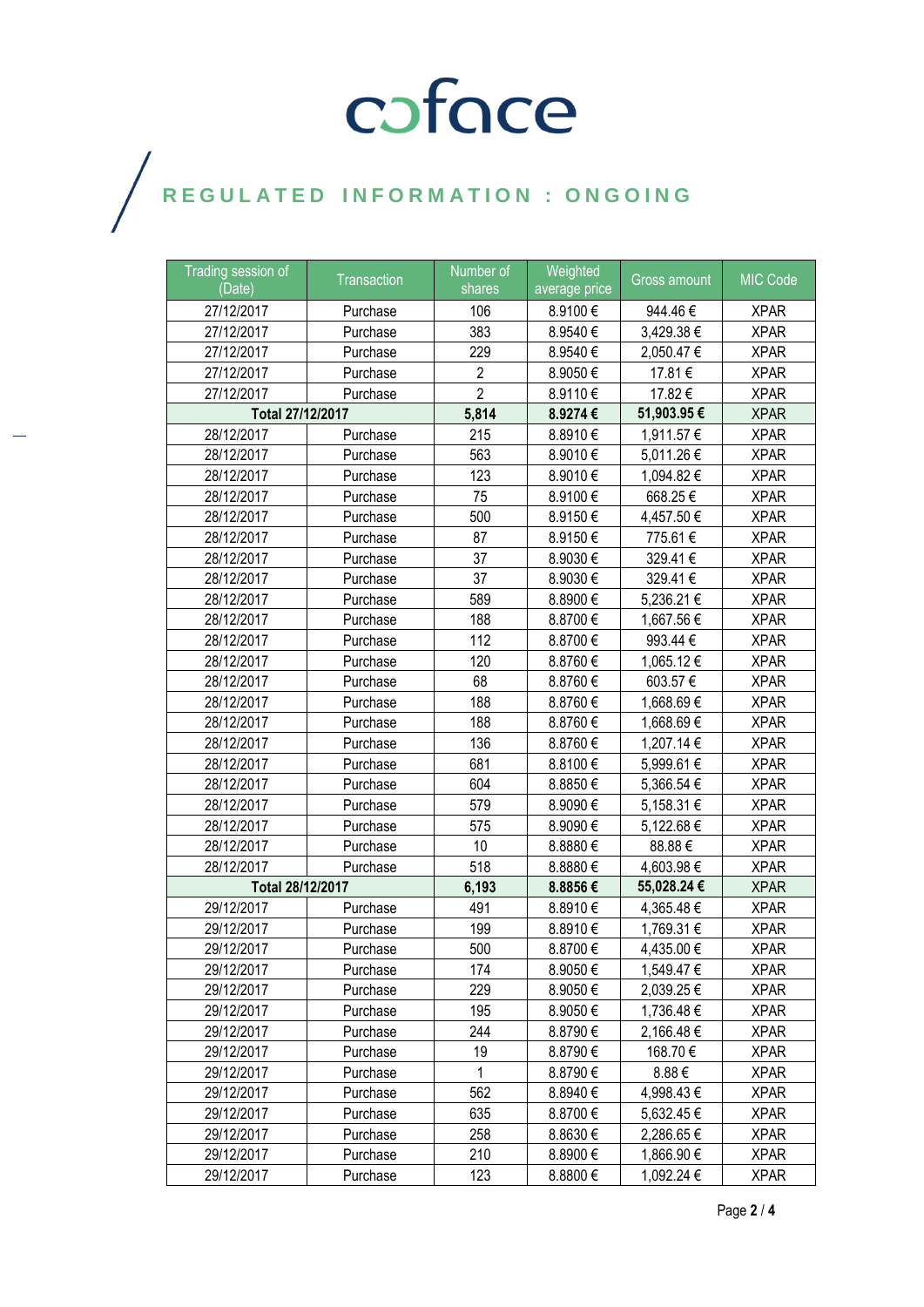# coface

## REGULATED INFORMATION : ONGOING

| Trading session of<br>(Date)  | <b>Transaction</b> | Number of<br>shares | Weighted<br>average price | <b>Gross amount</b> | <b>MIC Code</b> |
|-------------------------------|--------------------|---------------------|---------------------------|---------------------|-----------------|
| 29/12/2017                    | Purchase           | 2                   | 8.8800€                   | 17.76€              | <b>XPAR</b>     |
| 29/12/2017                    | Purchase           | 69                  | 8.8800€                   | 612.72€             | <b>XPAR</b>     |
| 29/12/2017                    | Purchase           | 626                 | 8.8890€                   | 5,564.51 €          | <b>XPAR</b>     |
| 29/12/2017                    | Purchase           | 27                  | 8.8800€                   | 239.76€             | <b>XPAR</b>     |
| 29/12/2017                    | Purchase           | 63                  | 8.8800€                   | 559.44 €            | <b>XPAR</b>     |
| 29/12/2017                    | Purchase           | 247                 | 8.8800€                   | 2,193.36 €          | <b>XPAR</b>     |
| 29/12/2017                    | Purchase           | 145                 | 8.8800€                   | 1,287.60 €          | <b>XPAR</b>     |
| 29/12/2017                    | Purchase           | 108                 | 8.8800€                   | 959.04€             | <b>XPAR</b>     |
| 29/12/2017                    | Purchase           | 410                 | 8.8800€                   | 3,640.80 €          | <b>XPAR</b>     |
| 29/12/2017                    | Purchase           | 523                 | 8.9000 €                  | 4,654.70 €          | <b>XPAR</b>     |
| 29/12/2017                    | Purchase           | 40                  | 8.9000€                   | 356.00 €            | <b>XPAR</b>     |
| Total 29/12/2017              |                    | 6,100               | 8.8855€                   | 54,201.40€          | <b>XPAR</b>     |
| Total 27/12/2017 - 29/12/2017 |                    | 18,107              | 8.8990€                   | 161,133.59€         | <b>XPAR</b>     |

#### **CONTACTS ANALYSTS / INVESTORS**

Thomas JACQUET T. +33 (0)1 49 02 12 58 [thomas.jacquet@coface.com](mailto:thomas.jacquet@coface.com)

Cécile COMBEAU T. +33 (0)1 49 02 18 03 [cecile.combeau@coface.com](mailto:cecile.combeau@coface.com)

#### **FINANCIAL CALENDAR 2018 (subject to change)**

FY-2017 results: February 12<sup>th</sup> 2018, after market close 3M-2018 results: April 24<sup>th</sup> 2018, after market close Annual Shareholder's General Meeting 2017: May 16th 2018 H1-2018 results: July 26th 2018, before market opening 9M-2018 results: October 24<sup>th</sup> 2018, after market close

#### **FINANCIAL INFORMATION**

This press release, as well as COFACE SA's integral regulatory information, can be found on the Group's website: <http://www.coface.com/Investors>

For regulated information on Alternative Performance Measures (APM), please refer to our Interim Financial Report for S1-2017 and our 2016 Registration Document